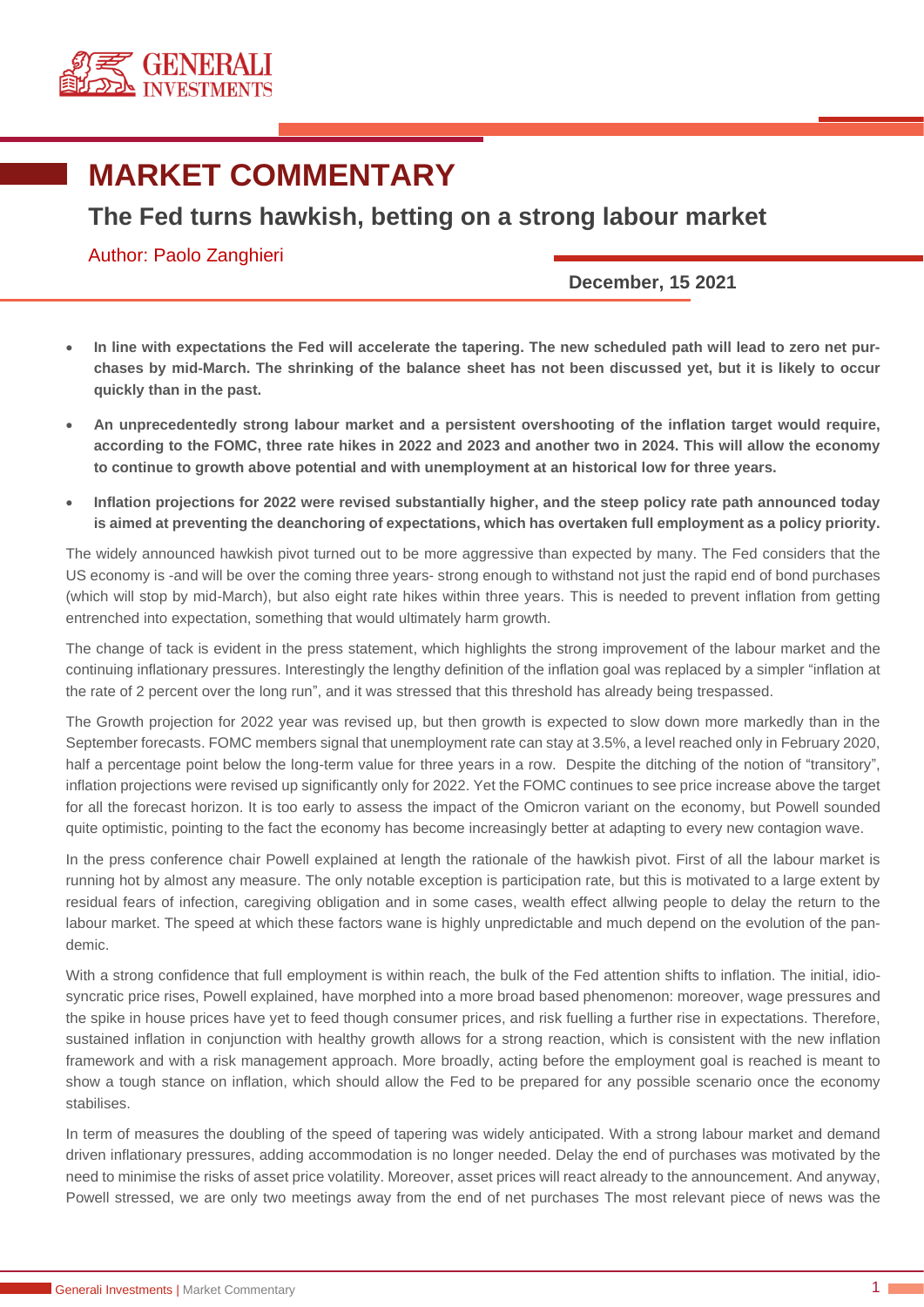commitment to raise rates at a sustained pace over the next two years. A strong consensus has emerged on the need for three hikes next year and in 2023, followed by another two in 2024. This will bring the Fed funds rate 40 bps lower than the 2.5% equilibrium rate. Chair Powell said the situation is not comparable to the 2015 liftoff, after which the policy rate remained stuck for a year; the economy is now in a much stronger position, especially concerning the labour market.

|                       | <b>Median projections</b>         |      |      |      |            |  |  |  |  |
|-----------------------|-----------------------------------|------|------|------|------------|--|--|--|--|
|                       | 2021                              | 2022 | 2023 | 2024 | Longer run |  |  |  |  |
| GDP growth            | 5.5                               | 4.0  | 2.2  | 2.0  | 1.8        |  |  |  |  |
| September projections | 5.9                               | 3.8  | 2.5  | 2.0  | 1.8        |  |  |  |  |
| Unemployment rate     | 4.3                               | 3.5  | 3.5  | 3.5  | 4.0        |  |  |  |  |
| September projections | 4.8                               | 3.8  | 3.5  | 3.5  | 4.0        |  |  |  |  |
| PCE inflation         | 5.3                               | 2.6  | 2.3  | 2.1  | 2.0        |  |  |  |  |
| September projections | 4.2                               | 2.2  | 2.2  | 2.1  | 2.0        |  |  |  |  |
| Core PCE inflation    | 4.4                               | 2.7  | 2.3  | 2.1  |            |  |  |  |  |
| September projections | 3.7                               | 2.3  | 2.2  | 2.1  |            |  |  |  |  |
|                       | <b>Appropriate Fed funds path</b> |      |      |      |            |  |  |  |  |
| Federal funds rate    | 0.1                               | 0.9  | 1.6  | 2.1  | 2.5        |  |  |  |  |
| September projections | 0.1                               | 0.3  | 1.0  | 1.8  | 2.5        |  |  |  |  |

A throughout discussion on the reduction of the balance sheet has not started yet, but Powell already hinted at that, as the economy is in a better shape than in 2015, the long period of time between the end of purchases (Q4 2014) and the reduction in the balance sheet (September 2017) will not be repeated.

As a reminder, only after raising the Fed funds rate for the fourth time, in June 2017 to 1-1.25%, the FOMC announced that runoff would start "this year." It implemented it in September, when it paused the rate hikes, which restarted in December. Given that the estimated terminal rate has come down from 3% in 2017 to 2.5% we could expect that the reduction of the balance sheet could begin earlier, i.e. after three rate hikes. This means that quantitative tightening could start at the beginning of 2023 if the Fed sticks to its schedule of rate increases.

Our baseline scenario has currently a shallower path for the policy, entailing only two hikes per year. We expect growth to be overall less job rich than what the Fed sees and the large pile of debt may ultimately prevent a sizeable tightening in borrowing costs. However, given the strong commitment shown by the FOMC and the hawkish tilt in the composition of the pool voting members two hikes appear only marginally more likely than three for next year.

|                                                                                                             | <b>Dovish</b>                   |                 |  |                              |               |                          |               | <b>Hawkish</b> |  |
|-------------------------------------------------------------------------------------------------------------|---------------------------------|-----------------|--|------------------------------|---------------|--------------------------|---------------|----------------|--|
| <b>Governors</b>                                                                                            | <b>Brainard Powell</b>          |                 |  | <b>Clarida</b> Bowman Waller |               |                          |               |                |  |
|                                                                                                             | <b>Three positions unfilled</b> |                 |  |                              |               |                          |               |                |  |
| NY Fed president                                                                                            |                                 | <b>Williams</b> |  |                              |               |                          |               |                |  |
| 2021 voters                                                                                                 | Daly                            |                 |  |                              |               | <b>Barkin</b>            | <b>Bostic</b> |                |  |
|                                                                                                             | Evans                           |                 |  |                              |               |                          |               |                |  |
| 2022 voters                                                                                                 |                                 |                 |  |                              | <b>Mester</b> | <b>Rosengren Bullard</b> |               | George         |  |
| 2023 voters                                                                                                 | Kashkari Evans                  |                 |  |                              | Harker        | Kaplan                   |               |                |  |
| Notes: Clarida's term ends on Jan 31 2022. Rosengren and Kaplan resigned as regional presidents and haven't |                                 |                 |  |                              |               |                          |               |                |  |
| been replaced yet                                                                                           |                                 |                 |  |                              |               |                          |               |                |  |